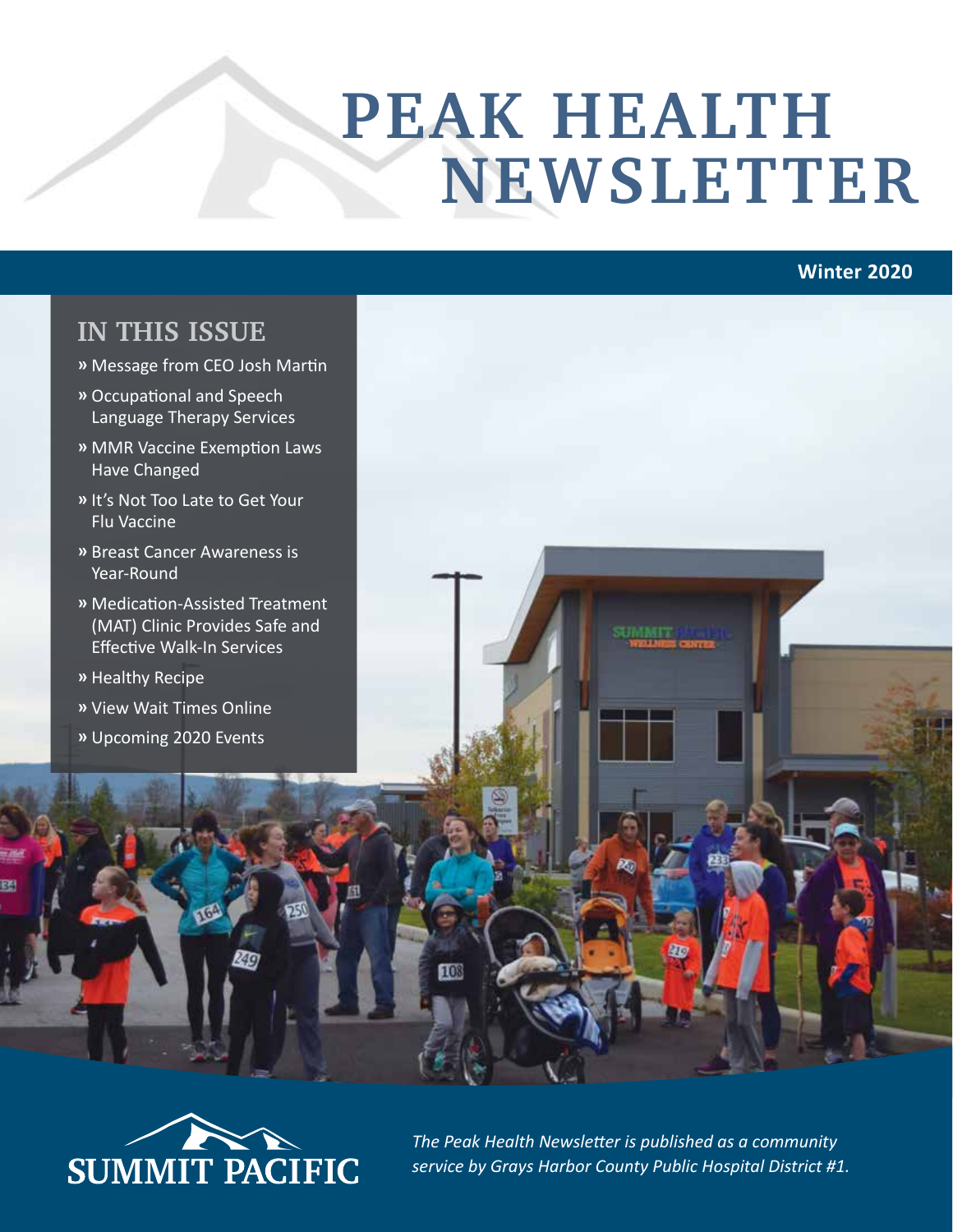

### **Message from the CEO**



#### **Dear Neighbors,**

As we begin another new year, I can't help but reflect on how incredible 2019 was at Summit Pacific. It was a banner year of growth and expansion for us as an organization.

We received accreditation for a new Family Medicine Residency program that will bring two residents to Summit Pacific this year and a total of six residents by 2022 and beyond. These residents are family medicine physicians in training, and once their three-year training is complete, they will graduate and have the option to continue to care for patients in our community. This is a tremendous opportunity for us to train, educate and recruit more primary care physicians to Grays Harbor County.

Also, in January 2019, we opened the doors of our new, 60,000 square-foot Wellness Center – a first of its kind in Washington State. If you have not been in the new facility or experienced any of its offerings, I encourage you to do so. Start by having a healthy breakfast or lunch in the Café @ Summit or attend one of our monthly health events. You can establish care with one of our primary care providers, visit East County HealthMart Pharmacy or climb the rock wall. There is much to experience, and we continue to grow into the space by offering new classes, support groups, events and services.

With our move into the Wellness Center, we repurposed space in the main hospital to open a specialty clinic. This new clinic is open Monday through Friday and is providing services such as OBGYN, dermatology, podiatry, orthopedics and cardiology. Our community can now access these services without needing to travel far from home.

 As a Public Hospital District, we strive to inform and include our community as we determine which services to develop or provide our patients. One way we gather this feedback is through a series of community forums we conduct every fall. I want to thank all of you that had a chance to attend one of our community health forums. This year we spent some time covering the results from our recent Community Health Needs Assessment (CHNA). This survey is conducted every three years and drives our annual strategic priorities. Through these efforts, we are seeing measurable improvements in our community's health factors.

We are truly committed to improving the health and well-being of every patient and family in our community. I want to thank you for choosing Summit Pacific to be your trusted healthcare provider.

**Cheers to 2020!** 

L Mark

**Josh Martin, MBA** *Chief Executive Officer*

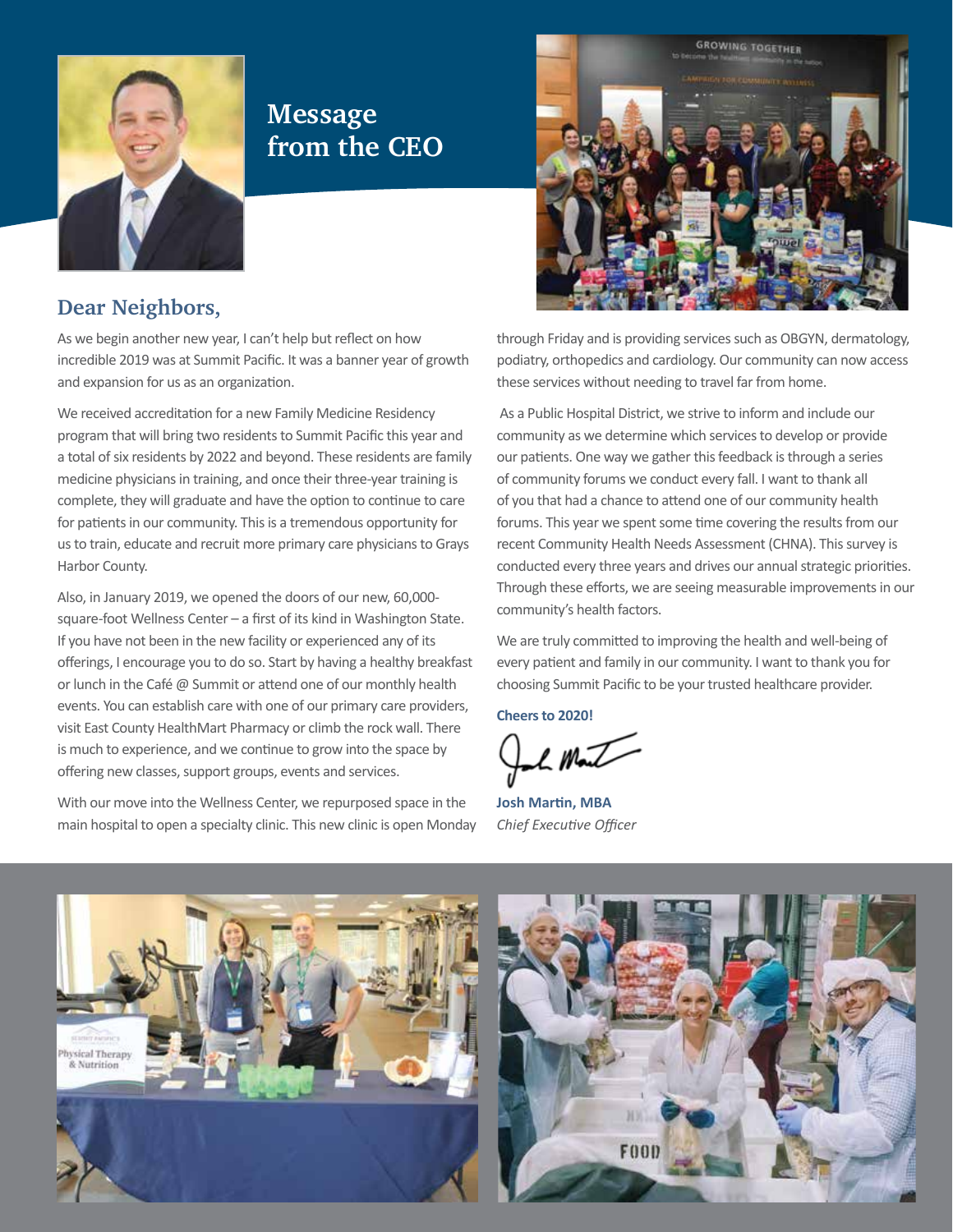# **It's Not Too Late to Get Your Flu Vaccine**

We are entering the peak of influenza season, which means it is a good time to get protected by receiving your annual flu vaccine. Influenza is a potentially serious illness that can lead to hospitalization and sometimes even death. Every flu season is different, and influenza infection can affect people differently, but millions of people are infected each year.

While it takes approximately two weeks to reach full immunity after receiving the vaccine, it isn't too late to get vaccinated. The vaccine offers the best way to reduce risk of contracting influenza this season.

Anyone can get a flu vaccine at Summit Pacific; you do not need to be a current patient. To get your vaccine, please call 360-346-2222 for an appointment!



## **Comprehensive Occupational and Speech Language Therapy Services**

Occupational and speech language therapy services offer patient-centered care while helping people of all ages, including pediatrics, return to the activities they love. Our experienced and educated team will examine and evaluate your needs and offer a detailed plan on how to accomplish your goals.

The services include outpatient occupational and speech therapy for those with multiple sclerosis or who have suffered from a neurological event such as a stroke or head injury. Our practitioners specialize in unique treatments to address residual deficits often associated with neurological conditions, such as weakness and balance, swallowing and cognitive impairments.

For more information on occupational and speech language therapy services, please call 360-346-2298.

# **Measles Mumps Rubella (MMR) Vaccine Exemption Laws Have Changed**

**FLU** 

**SEASON** 

**AHEAD** 

Following the recent measles outbreak of 85 confirmed cases in Washington state, the MMR Vaccine Exemption Law has changed. This change went into effect in July 2019 and removes the personal and philosophical option to exempt children from the MMR vaccine required for school and child care entry. It also requires employees and volunteers at child care centers to provide proof of immunity or vaccination. The new law does not change religious and medical exemptions.

Currently, the Washington State Department of Health reports that more than nine out of 10 kindergartners in Washington have completed both doses of the MMR vaccine.

Children ages 1 to 18 can receive their MMR vaccine at any of Summit Pacific's clinics. Call today to check your child's immunization status or to make an appointment to see a nurse for vaccines. You can find more information on the change online at doh.wa.gov/mmrexemption.

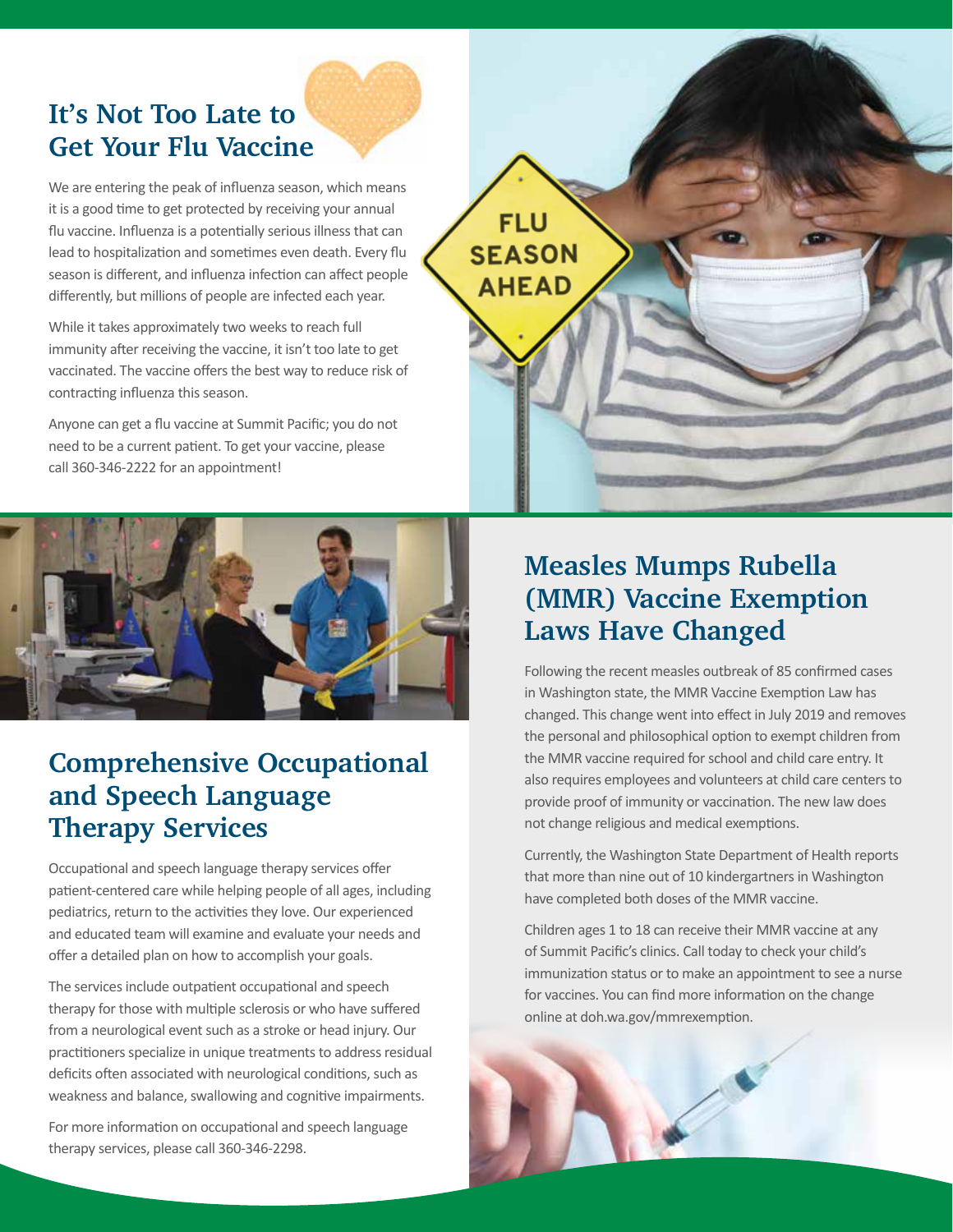

### **Breast Cancer Awareness is Year-Round**

#### **Summit Pacific Offers 3D Mammography Services!**

While Breast Cancer Awareness Month is celebrated in October, we encourage year-round vigilance. Breast cancer is the most common cancer among

women worldwide, although it doesn't just affect women. Both women and men are born with breast tissue and should report any breast changes to their healthcare provider.

Early detection is key in order to improve breast cancer outcomes and survival rates of those diagnosed. Early detection includes doing monthly breast self-exams and scheduling regular clinical breast exams and mammograms.

More than 2.8 million breast cancer survivors are alive in the United States today!

Summit Pacific accepts mammogram orders from any provider and offers 3D mammography services. 3D mammography offers greater accuracy than 2D mammography across a variety of ages and breast densities.

Call 360-346–2243 to schedule your 3D mammogram today!

## **Summit Pacific's Medication-Assisted Treatment (MAT) Clinic Provides Safe and Effective Walk-In Services**

For those seeking help with substance use disorder, hope can be found at the MAT Clinic where patients receive high-quality treatment in an understanding, comforting atmosphere. Rather than painfully detoxing and enduring constant cravings, the MAT Clinic treats acute symptoms of opioid withdrawal.

The MAT Clinic offers walk-in, day-of services Monday through Friday from 8 a.m. to 4 p.m. and is closed during major holidays. Patients can register through the main patient entrance at the reception desk within Summit Pacific Medical Center located at 600 E. Main St. in Elma.

For more information, visit the Summit Pacific Medical Center website or call 360-346-2346.





8 oz whole-wheat fettuccine

- $\frac{2}{3}$ c pesto
- 1¼ lbs wild salmon, skinned and cut into 4 portions
- ¼ t salt
- ¼ t ground pepper
- 1 T extra-virgin olive oil

**D** Bring a large pot of water to a boil. Add fettuccine and cook until just tender, about 9 minutes. Drain and transfer to a large bowl. Toss with pesto.

2 Meanwhile, season salmon with salt and pepper. Heat oil in a large cast-iron or nonstick skillet over medium-high heat. Add salmon and cook, turning once, until just opaque in the middle, 2 to 4 minutes per side. Serve the salmon with the pasta.

Makes 4 servings. Per serving: 603 Calories, Total Fat: 28 g, Saturated Fat: 7 g, Cholesterol: 80 mg, Carbohydrates: 45 g, Fiber: 8 g, Total Sugars: 2 g,<br>Added Sugars: 0 g, Protein: 44 g, Sodium: 537 mg, Potassium: 768 mg,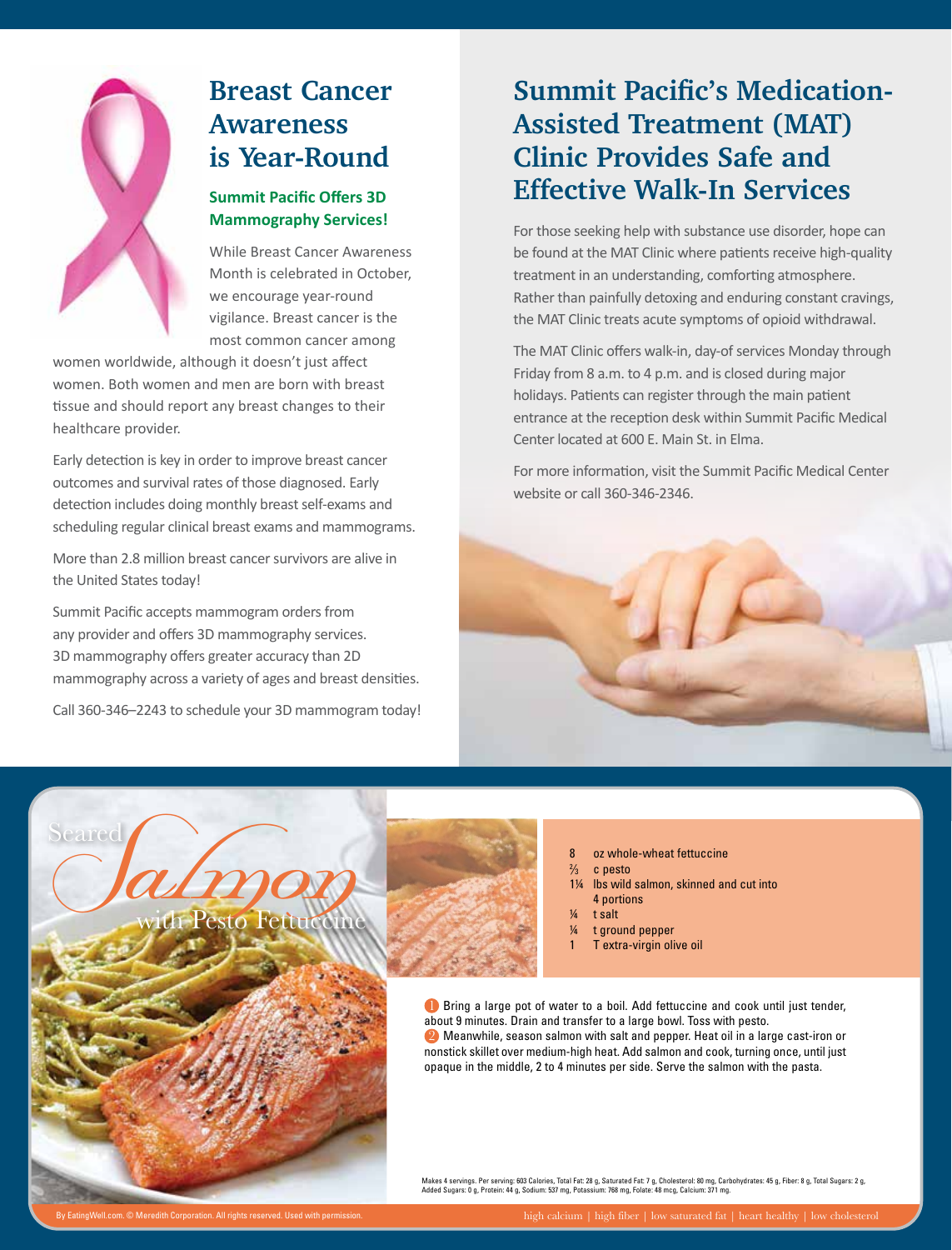# **Summit Pacific's Free Fall Community Events**



The Summit Pacific Peak Health 5K Family Fun Run and Walk was held on Saturday, October 12, and was an excellent success this year! Thanks to the generous support of our event sponsors, we were able to host this event for free and



also provide free race t-shirts to the first 100 people. Our route began and ended at Summit Pacific Wellness Center, and 98 participants finished the race – our largest group yet! Race results and photos are available on our website and Facebook page. Save the date for this year's 5K, set for Saturday, October 3.



Nearly 480 community members attended our Peak Health Wellness

Fair! The Wellness Fair took place at the Wellness Center on Saturday, October 12, following the Peak Health 5K. The event boasted 58 booths spread out among all three floors of the building.

Attendees were able to enjoy a free massage; get children fitted for free bike helmets; tour an ambulance; donate blood; and have their blood pressure, pulse, height, weight, glucose level and vision checked for free. Throughout the event, participants also enjoyed free indoor rock climbing and were able to grab lunch or coffee in our café. Next year's Peak Health Wellness Fair is taking place on Saturday, October 3.



Ladies' Night Out, our women's health workshop, was held on Thursday, October 24, at the Wellness Center. Our four guest speakers talked to attendees about heart health and nutrition, abdominal and

digestive health, hormones, lifestyle and stress, mammograms and breast health, as well as a sampling of Summit Pacific's many women's health services.

Guests received a plated dinner, gift bags and were entered in raffle drawings for floral centerpieces, grand prizes of a massage and spa basket, a reflexology and spa basket and a beautiful large bouquet, all donated by Summit Pacific Medical



**SUMMIT** 

PACIFIC

Foundation and our event sponsors. Our 2020 Ladies' Night Out event is set for Thursday, October 29.

**Thank You to Summit Pacific Medical Foundation and Our Fall Event Sponsors!**

Amerigroup Inland Imaging NW Pathology, P.S.

**Olympic** Dermatology & Laser Clinic Our Community Credit Union

Providence Health & Services Radia Rayonier Regal Foundation

UnitedHealthcare Vaughan Co., Inc. **Washington** Orthopaedic Center